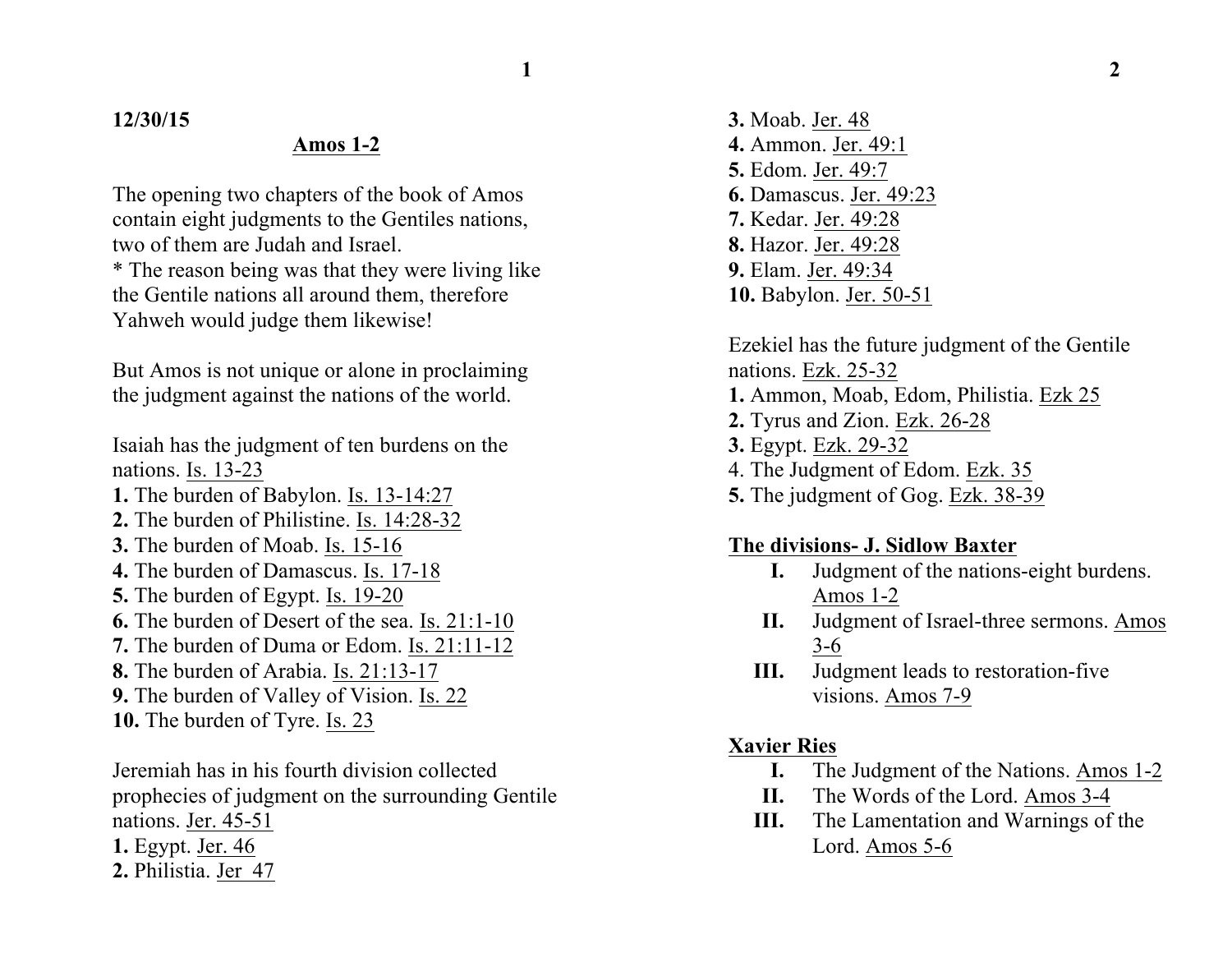- **IV.** The judgment Revelation of the Lord. Amos 7-8
- **V.** The Faithfulness of the Lord. Amos 9

#### **1:1-2 The introduction to Amos.**

- **1:1** The identity of Amos.
	- **1)** The words of Amos as the instrument of God, His prophet under Inspiration. 2Pet 1:20-21
	- **2)** He was a sheepbreeder "noqed" herdsman and tender of sycamore fruit. Amos 7:14
	- **3)** He was from Tekoa is 6 miles south of Bethlehem toward the Dead Sea.
	- **3)** He dates his prophecy by two kings are Uzziah King of Judah 790-740 B.C. and Jeroboam II the King of Israel 793/2-753 B. C., which occupied the last half of the 8th century.
	- **4)** He also date it two years before the earthquake.
		- **a) Z**echariah mentions it also. Zech. 14:5
		- **b) J**osephus correlates it with Uzziah leprosy, but the dates are questionable. 2Chron 26
- **1:2** The description of God's judgment. **1)** Lord roars from Zion. vs. 2a-b
	- **a)** A lion roars after he has his prey. Joel
		- 3:1b
- **b**) Zion identifies the entire area around Jerusalem. vs. 2c
- **2)** The location is Jerusalem. **\*** The city of God that He chose where His temple stood for judgment.
- **3)** The judgment is described figuratively. vs. 2c
	- **a)** The pastures of the shepherds are said to mourn.
	- **b)** The top f Mount Carmel to wither.
- **1:3-2:3 The Judgment of the nations.**
	- **1:3-5** The judgment of Syria.
	- **1:3** The divine oath and reason for their judgment.
		- **1)** The authority behind the judgment pronounced is repeated to the eight nation, "says the LORD. vs. 3a
		- **2)** The prophetic formula, "For three transgressions and for four" is repeated also, implying the full measure of sin over-stepping God's longsuffering and patience. vs. 3b-c
		- **3)** Damascus was the capital of Syria, believed to be the oldest city in the world. vs. 3c
		- **3)** The verdict, "1 will not turn away its punishment", and repeated for all eight nations. vs. 3d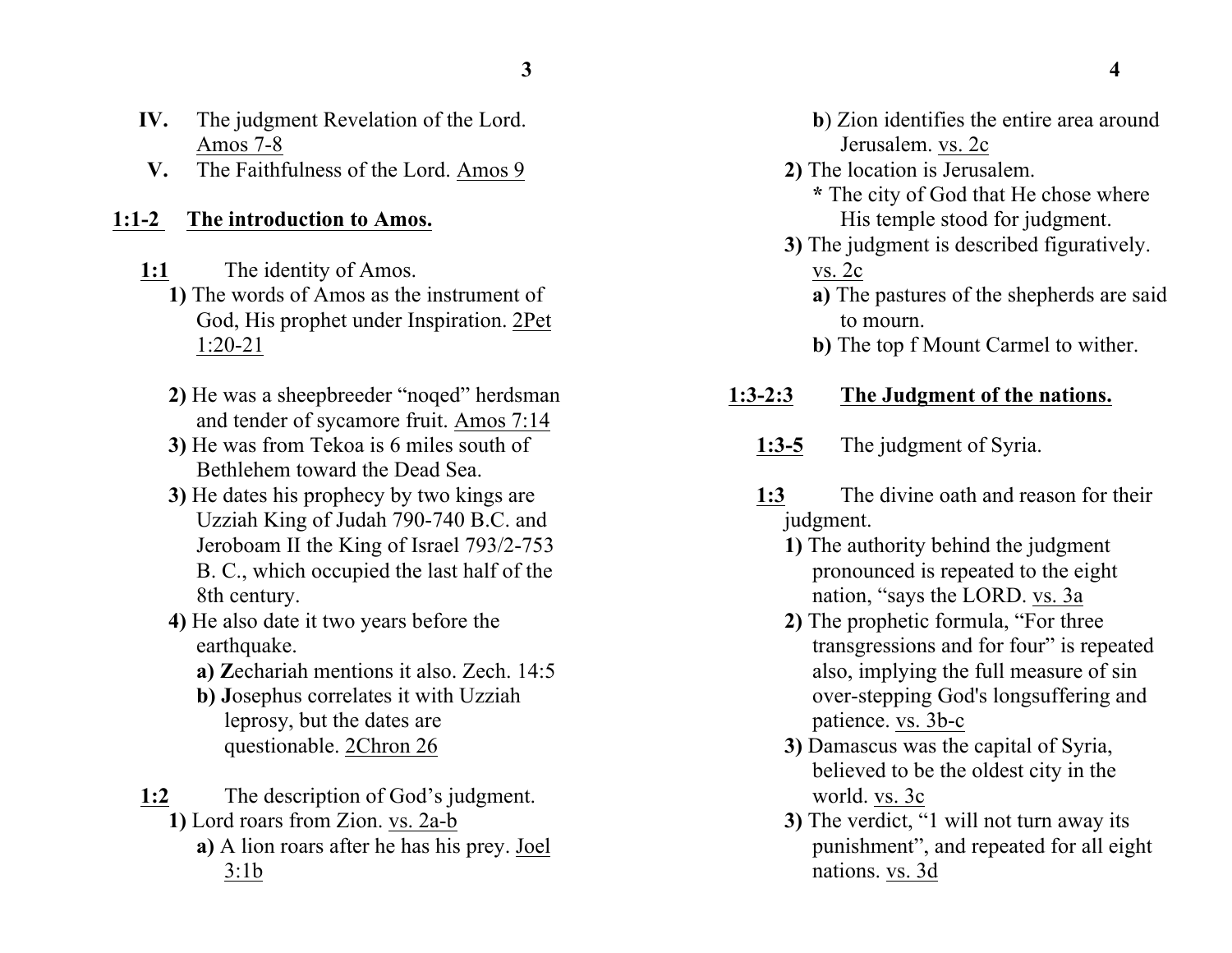- 
- **4)** The reason given, they threshed Gilead with implements of iron. vs. 3e
	- **a)** The threshing is not literal of tearing men's bodies with the instrument to turn the ground over, but that Hazael destroyed and conquered two and a half tribes on the east side of the Jordan.
	- **b) "**In those days the LORD began to cut off *parts* of Israel; and Hazael conquered them in all the territory of Israel from the Jordan eastward: all the land of Gilead--Gad, Reuben, and Manasseh--from Aroer, which *is* by the River Arnon, including Gilead and Bashan." 2Kings 10:32-33
- **1:4-5** The description of God's judgment.
	- **1)** God would send fire into the house of Hazael to devour the palace of Ben-Hadad. vs. 4
		- **a)** The judgment of fire is repeated for each nation, indication to consume and destroy.
		- **b)** Elijah was sent to anoint Hazael when he was depressed and running from Jezebel. 1Kings 19:15
		- **c)** Hazael was sent to Elijah by Ben-Hadad to see if he would recover from his illness and said he would, but still die. Elijah wept and prophesied that

Hazael would kill the young men and children, then rip open pregnant women with the sword, his response was "am I a dog to do such a gross thing". 1Kings 8:10-15

- **2)** God would have the gates of Damascus breeched and the people trans populating them to Kir. vs. 5
	- **a)** This was fulfilled by Tiglath-Pileser III of Assyria in 855 B.C. just as God said, "thus says the LORD." 2Kings 16:9
	- **b)** Beth Aven means the house of wickedness and Beth Eden means the house of pleasure.

## **1:6-8 The judgment of Philistia**.

- **1:6** The divine oath and reason.
	- **1)** The same oath is stated, "Thus says the LORD." vs. 6a
	- **2)** The same prophetic formula, "For three transgressions of Gaza, and for four." vs. 6b-c
		- **a)** The Philistines were the perennial enemies of Israel in the coastal plain in southwest of Israel.
		- **b)** Their power was broken by David. 1Sam.. 6:16-17
	- **3)** The same verdict is declared, "I will not turn away its *punishment*." vs. 6d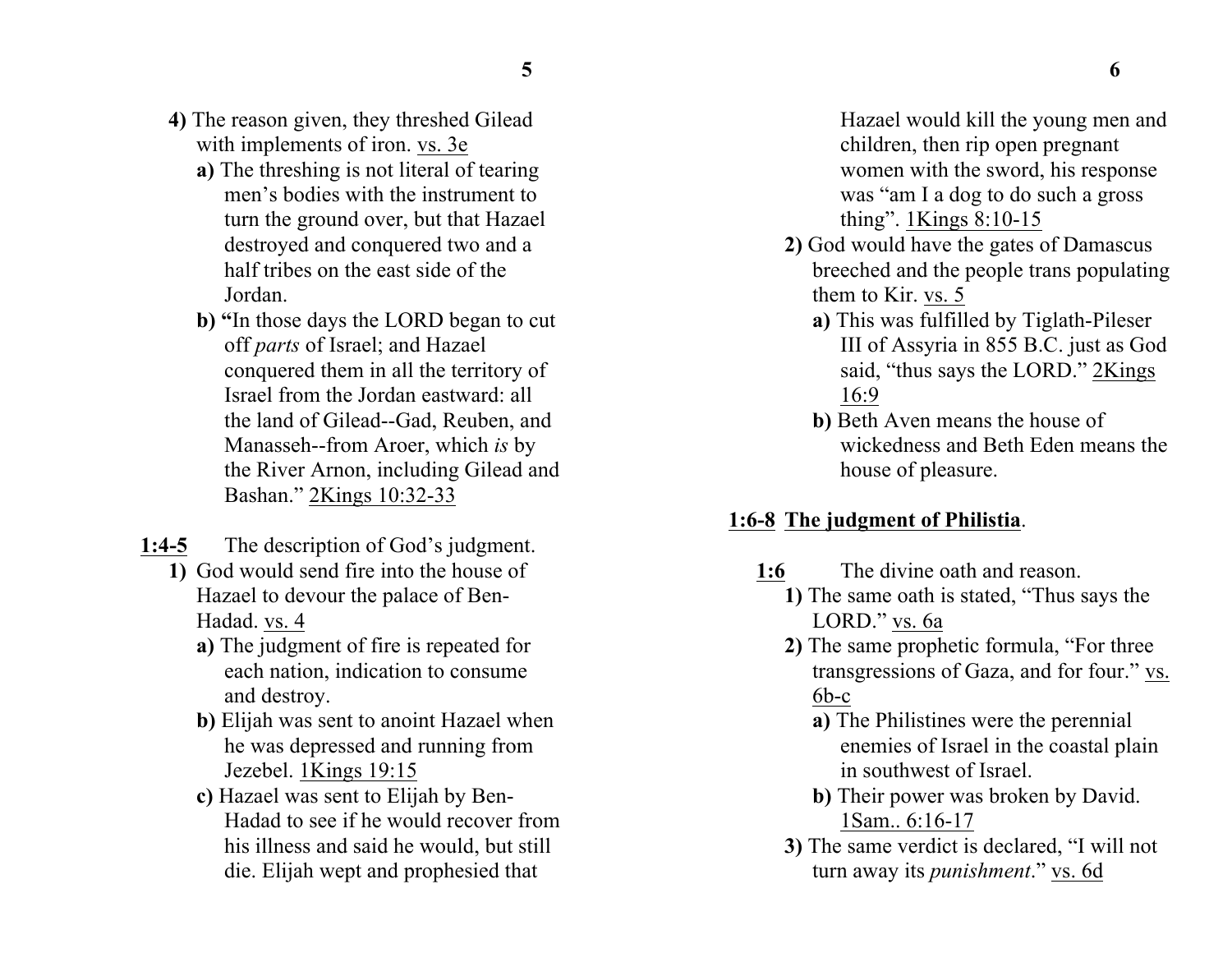- **4)** The reason, "Because they took captive the whole captivity To deliver *them* up to Edom." vs. 6e
	- **a)** They sold entire captivities as slaves to Edom, believed during the reign of Jehoram. 2Chron. 21:16
	- **b)** Then to the Greek. Joel 3:3-7
- **1:7-8** The specific judgment.
	- **1)** The judgment of fire is repeated again, "But I will send a fire upon the wall of Gaza to devour its palaces." vs. 7
	- **2)** God would cut off the Philistines and their cities, the inhabitant from Ashdod, the one who holds the scepter from Ashkelon; He would turn My hand against Ekron, And the remnant of the Philistines shall perish," Says the Lord GOD." vs. 8
		- **a)** Hezekiah subdue them. 2Kings 18:8
		- **b)** Alexander Jannaeus finally destroyed it in  $93 B C$ .
		- **c)** There are no Philistines today.

# **1:9-10 The judgment of Tyre.**

**1:9** The divine oath and reason. **1)** The same oath is stated, "Thus says the LORD." vs. 9a

- **2)** The same prophetic formula, "For three transgressions of Tyre, and for four." vs.  $9<sub>b-c</sub>$ 
	- **a)** The Pheonicians were merinners north of Israel, south-west of Damascus.
	- **b)** The capital of the nation.
- **3)** The same verdict is declared, "I will not turn away its *punishment*." vs. 9d
	- **a)** Nebuchadnezzar besieged the city as they moved out to the Island less than a mile out, spoiling his conquest.
	- b) Alexander the Great scraped the ruins of the city and build a crossway out to the Island and conquered them in 332 B.C. Ezk. 26
- **4)** The reason, "Because they took captive the whole captivity To deliver *them* up to Edom." vs. 9e
- **5)** They did not remember the covenant of brotherhood. vs. 9f
	- **a)** The Phoenicians broke covenant of brotherhood made with David and Hiram, then Solomon. 1Kings 5:12; 9:13
	- **b)** The marriage of Ahaz and Jezebel strengthened the covenant, but for evil. 1Kings 16:31
- **1:10** The description of God's judgment. **1)** The judgment of fire is repeated for destroying the walls of Tyre.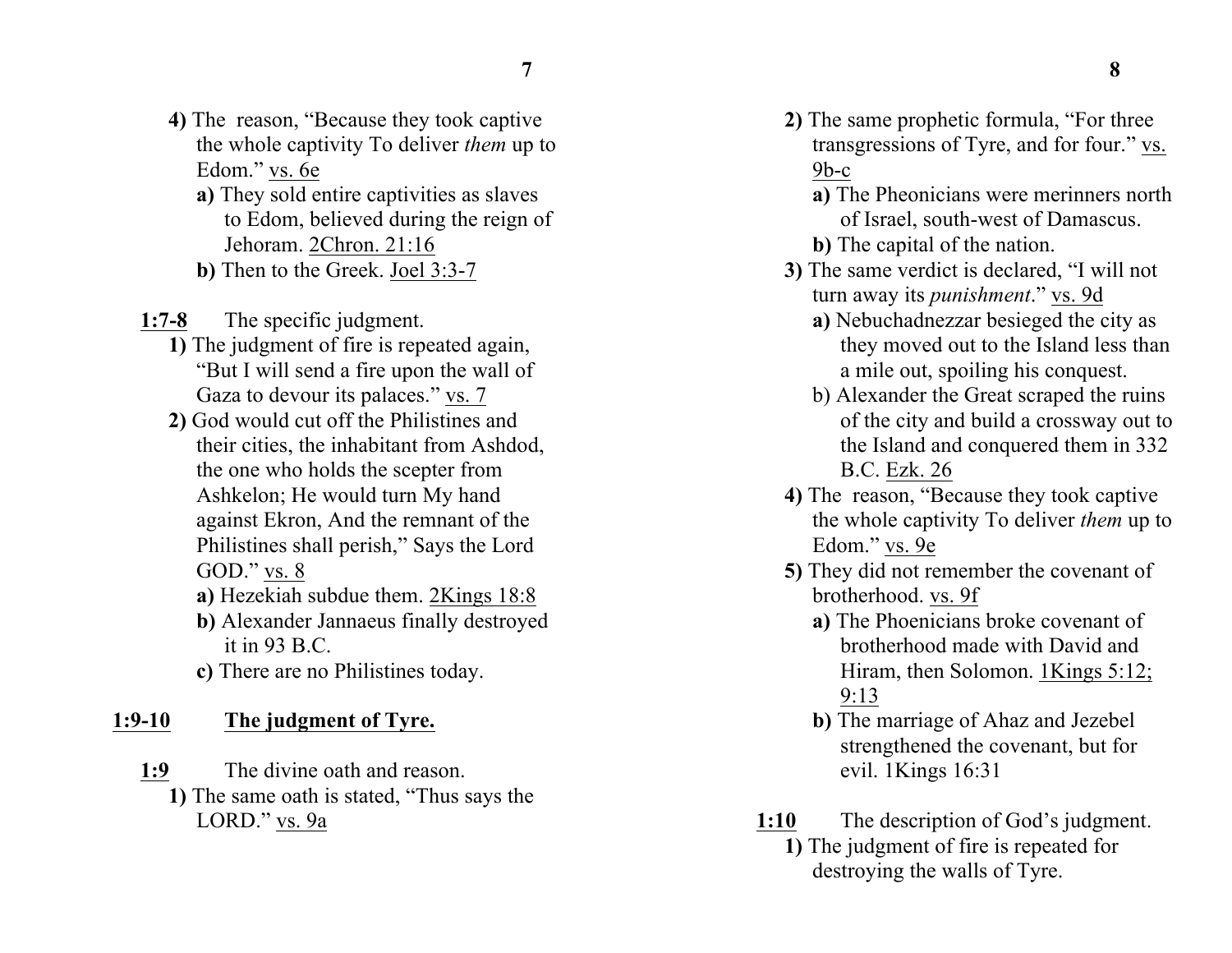**2)** The fulfillment again was two-fold, Tyre was destroyed by Nebuchadnezzar, the Island city 250 years later byAlexander the Great the island city by scraping the ruins of the city and building a crossway out to the Island. Ezk. 26

#### **1:11-12 The judgment of Edom.**

- **1:11** The divine oath and reason.
	- **2)** The reason for judgment was because he pursued his brother with the sword, And cast off all pity; His anger tore perpetually, And he kept his wrath forever." vs. 11f-h
		- **a)** Edom always the enemy of Israel and would help the enemy, they did not allow them to pass by their land. Num. 20:14-21
		- **b)** Esau was Jacob's brother a type of the flesh.
		- **c)** Their treacherous crime was as Jerusalem was sacked by Nebuchadnezzar and they hindered the escape of the Jews handing them over to the Babylonians in 586 B.C. Obediah 10-14
- **1:12** The description of God's judgment. **1)** But I will send a fire upon Teman, Which shall devour the palaces of Bozrah.
- **a)** Teman was one of the largest cities of Edom.
- **b)** Bozrah a strong fortress city of Edom and capital.
- **c)** Both located south of Dead Sea and east.
- **2)** Edom became tributary to Tiglath-pileser III in 732 B.C. and over-raned by the Nabataea's later.

#### **1:13-15 The judgment of Ammon.**

- **1:13** The divine oath and reason.
	- **1)** The oath, prophetic formula, the same verdict is stated for Ammon. vs. 13a-d
	- **2)** The reason for their judgment was because they ripped open the women with child in Gilead, That they might enlarge their territory." vs. 13e-f
		- **a)** Ammon was on the east side of the Jordan Rive in modern day Jordan.
		- **b)** Ammon were the descendants of Lot by his daughter. Gen 19:38
		- **c)** They ripped up the pregnant women to enlarge their borders, this could have been at the time of Hazael. 2Kngs 8:12
- **1:14-15** The description of God's judgment.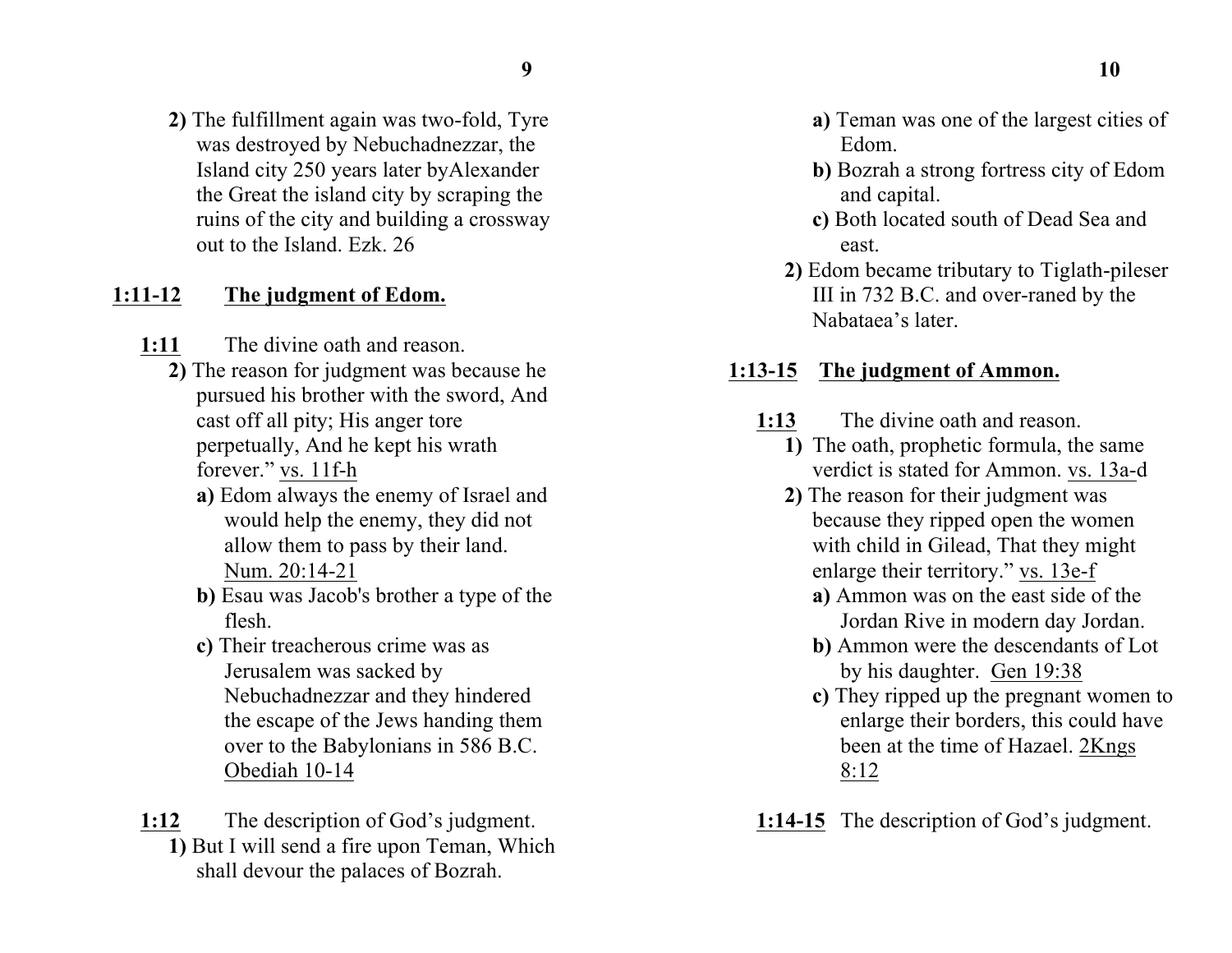- **1)** The verdict is declared by fire on Rabbah, its capital and Ammon is the modern day capital of Jordan. vs. 14a
	- **a)** Joab defeated Rabbah. 2Sam. 12:26
	- **b)** It was punished by many, Ptolemy Philadelphus of Egypt and becoming one of the Greek cities of the Decapolis.
- **2)** The King would go into captivity. vs. 15
	- **a)** Assyria fulfilled this after 722 B.C.
	- **b)** Nebuchadnezzar also in 582-581 B.C.

## **2:1-3 The judgment of Moab**

- **2:1** The divine oath and reason.
	- **1)** The repeated structure is stated like all the others. vs. 1a-d
		- **a)** The Moabites were the descendants of Lot. Gen. 19:38
		- **b)** They were east of the Dead Sea, between Ammon to the north and Edom to the south.
		- **c)** They refused to permission to Moses to use the Kings Highway, hired Balaam to curse Israel and the young virgins seduced the Israelites to the sexual worship. Judges 11:17; Num. 22; 25:1-3
	- **2)** The reason for their judgment was Thus says the LORD: because he burned the bones of the king of Edom to lime. vs. 1e
- **a)** We don't have any record of this.
- **b)** But this was to desecrate the body, to insult and curse it.
- **c)** This is no prohibition against cremation.
- **2:2-3** The description of God's judgment.
	- **1)** Fire again is used for the judgment on Moab in palaces of Kerioth "cities". vs. 2
	- **2)** The sure of it coming to pass again is stated, "Says the LORD." vs. 3
		- **a)** Tilgath-pileser III in 734 B.C. subjugated them.
		- **b)** Later Sennacherib of Assyria quenched their rebellion.
		- **c)** Moab paid a tribute to Babylon after 598 B.C.
		- **d)** The burden of Moab. Is. 15
		- **e)** Ruth was a Moabitess and Ammonites were bared till the tenth generation. Deut. 23:3

# **2:4-5 The judgment of Judah.**

- **2:4** The divine oath and reason.
	- **1)** The oath, prophetic formula, the same verdict is stated for Ammon. vs. 4a-d
	- **2)** The reason for their judgment was because they despised the law of the Lord and not kept it. vs. 4e-f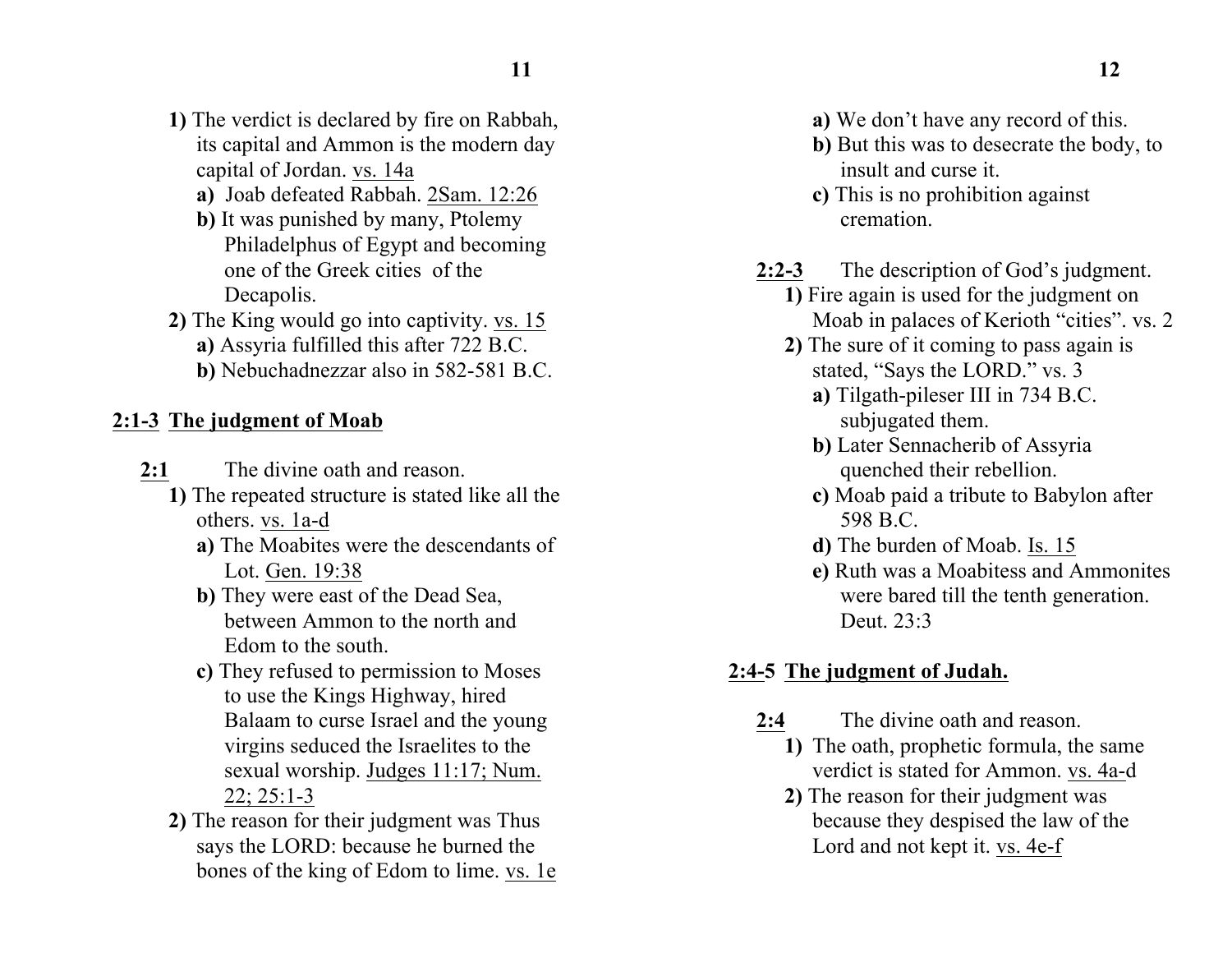- **3)** The lies lead them astray handed down by their fathers. vs. 4g-h
	- **a)** The word astray "ta'ah" means to err, wander from the word of God.
	- **b)** A small deviation uncorrected becomes a horrific disaster with time.
- **2:5** The description of God's judgment.
	- **1)** Fire again is used for the devastation to come devouring the palaces of Jerusalem.
	- **2)** Nebuchadnezzar fulfilled this in 586 B.C. and you can see the ashes in the site of the city of David today.

## **2:6-16 The judgment of Israel.**

- **2:6-8** The divine proclamation of judgment.
- **2:6** The divine oath and reason.
	- **1)** The oath, prophetic formula, the same verdict is stated for Israel. vs. 4a-d
	- **2)** The reason for their judgment was because they sold the righteous for silver and the poor for a pair of sandals. vs. 6e-f
- **2:6e-8** The divine consternation of judgment, the reasons.
	- **1)** They sold the righteous for silver and the poor for a pair of sandals, an insignificant debt. vs. 6e-f
- **a)** The wealthy did so to enrich themselves more, selling them into slavery and handing them over to the creditor as indebted servants.
- **b)** Imposing great suffering by human trafficking through social injustice.
- **c)** Forgetting the compassionate provisions in the Law of indebted servants, bringing great suffering on the person and their families.
- **2)** They oppressed the poor as tyrants trampling on them in their miserable state. vs. 7a
	- **a)** They were ruthless towards the poor, trampling on the helpless, "They pant after the dust of the earth *which is* on the head of the poor." vs. 7a
		- **1))** The word pant "sha'aph" means to be eager for or snuff up, their greed drove them to utterly crush despite their miserable wailing condition of dust on their heads.
		- **2))** They had lost the fear of God.
	- **b)** They corrupted the lives of humble people to do evil. vs. 7b
		- **\*** The word pervert "natah" meas to bend, turn or incline.
	- **c)** They were perverted in their sexual practices. vs. 7c-d
		- **1))** The dishonor and shamfulness of a father and son satisfying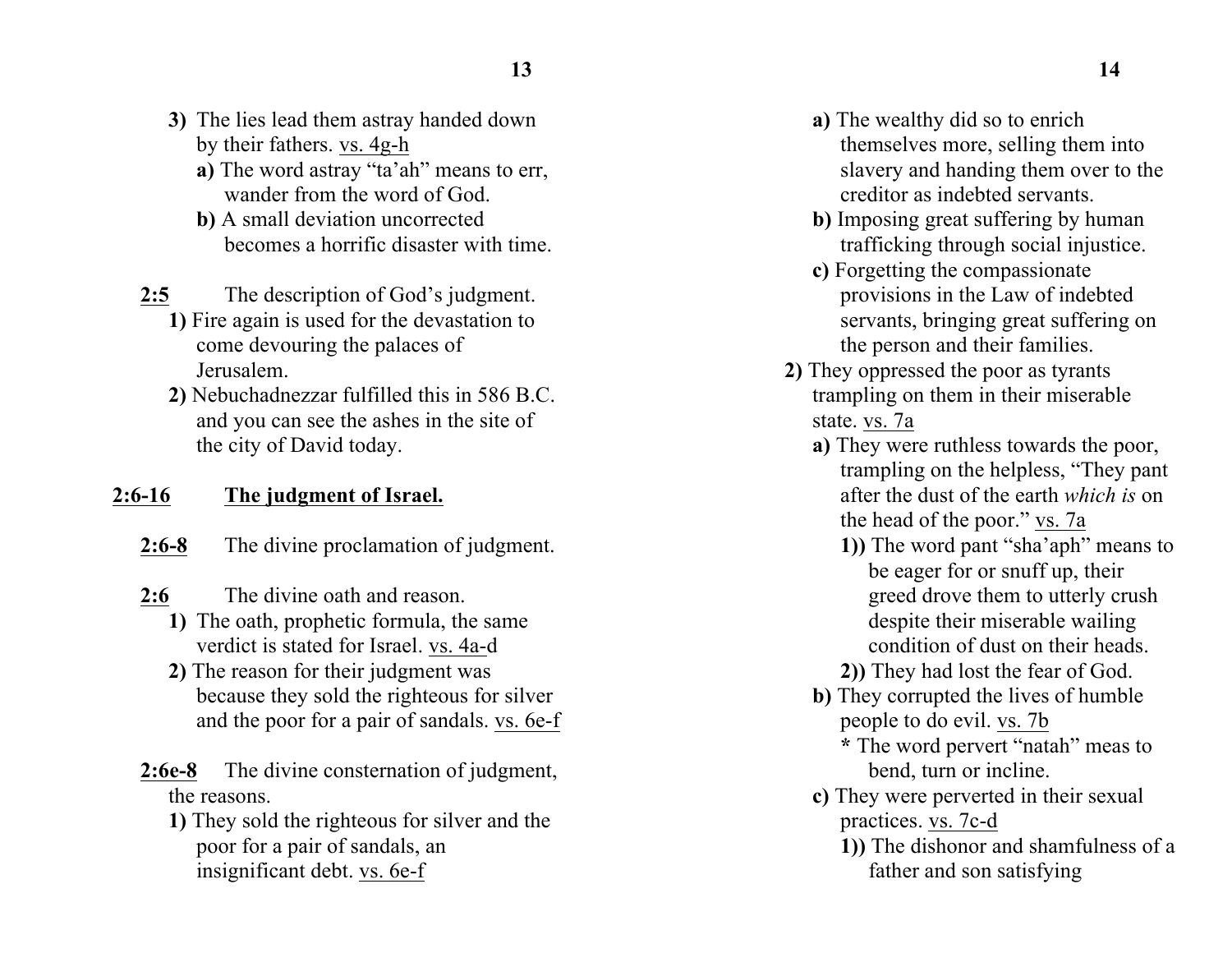themselves with the same girl that was vile before God.

- **2))** The girl could be a household servant raped or family member committing incest, the definite article indicates a specific girl.
- **3))** Some believer she was a temple prostitute.
- **4))** The holy name of God was defiled "chalal", to profane, polute and violate.
- **3)** They lied down on garments of pledges and celebrated with the wine paid as a fine in the house of their gods. vs. 8 \* Deut. 24:12-13; Ex. 22:25-26
	- **a)** The altars were thoughout the land.
	- **b**) The pledge was the object for security of borrowed money, the garment was to be returned at night to keep warm. Ex. 22:26
	- **c)** Some think the word "they" could imply profaning the altar by having sex with the "girl".
	- **d)** They were able to drink wine as they worshipped their gods without any conviction of robbing the righeous and poor.
		- **\*** Drunkenness was a great problem to the Northern Kingdom.
- **2:9-12** The divine consternation at their judgment.
- **2:9-10** The high privilege of Israel regarding God's past blessings had been forgotten.
	- **1)** Israel had become short-minded over Israel's high privilege of God's blessings in the past. vs. 9-10
		- **a)** Israel had forgotten that it was God who destoryed the Amorites. vs. 9a
			- **1))** God told Abraham He would not give them the land until the fourth generation when the iniquity of the Amorites came to completion. Gen. 15:16
			- **2))** That means God had warned for 430 years and having not heeded they crossed the line and judgment was executed on them.
			- **3))** Mmoses was told to kill every person lest they corrupt them, the word destroyed "shamad", means to exterminate or annihilate
		- **b)** God was not hindered by their great civilization. vs. 9b-d
			- **1))** They were of great stature and strong people described figurtively as cedars and oaks. vs. 9b-c **\*** Num. 13:22-33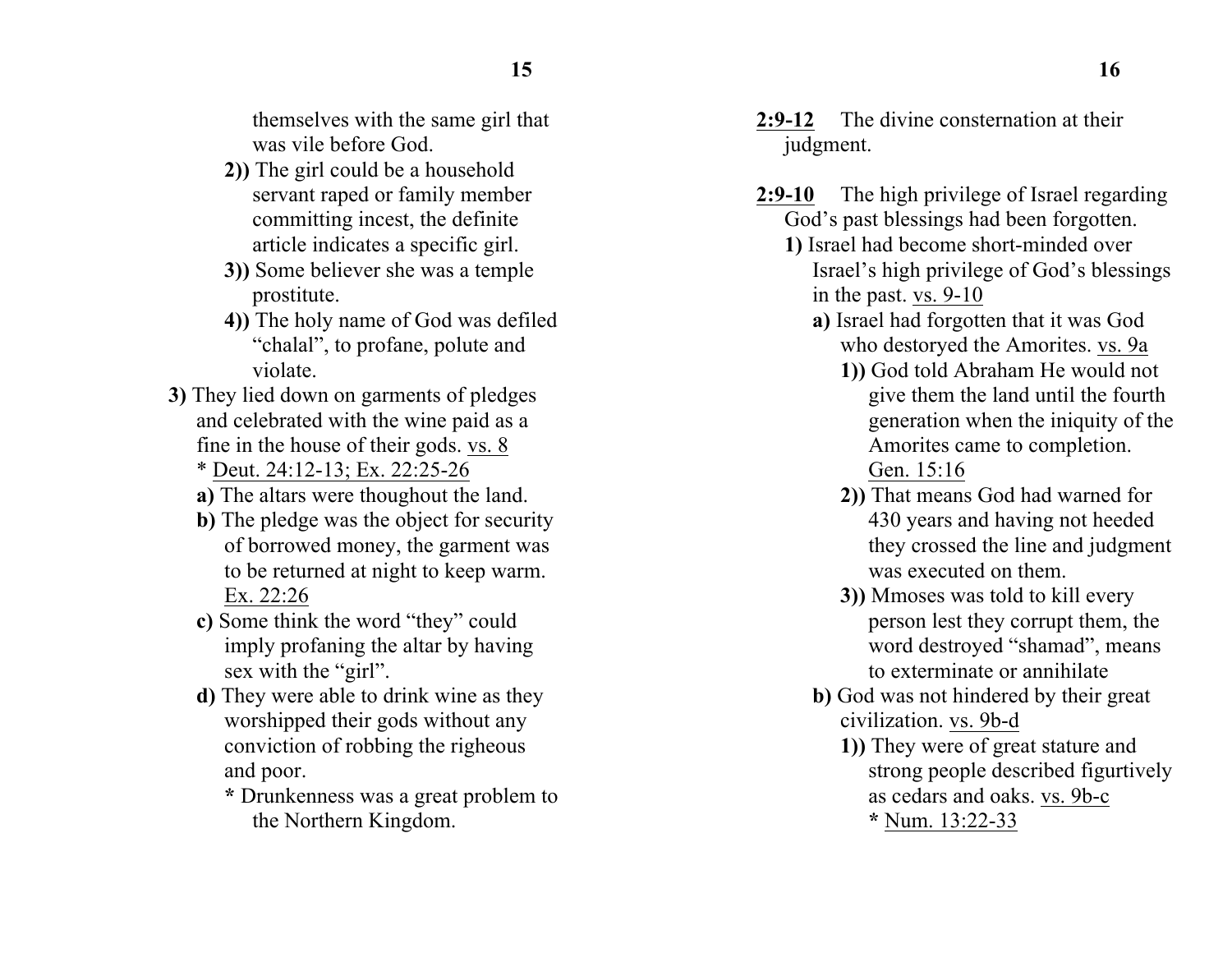- **2))** They were exterminated described figurtively by "fruit above and root beneath". vs. 9d
- **2)** Israel had forgotten God had given them the land of the Amorites. vs. 10
	- **a)** God took the credit for delivering them from the 430 years of bondge in Egypt. vs. 10a
		- **\*** They were once again in bondage for about 270 years.
	- **b**) God took credit for leading and preserving them for forty years through the wilderness." vs. 10b
		- **1))** He divided the Red Sea to cross on dry ground.
		- **2))** He gave them to water from the rock, which was Christ, quail and manner for forty years.
		- **3))** He made sure their clothes and shoes not wear out.
	- **c)** God took credt for their possessing the land of the Amorite. vs. 10c
		- **1))** God used Israel to judge the sins of the Amorites having exhausted the patience of God of 430 years.
		- **2))** Israel had forgotton all these things and now judgment applied to them from the "Holy One of Israel".
- **2:11-12** The hard-heartedness of Isreal's sins regarding God's past warning had been forgotten.
	- **1)** God had done all He could by sending them His prophets. vs. 11a
		- **\*** God made Himself known to certain men, Hosea, Joel, Amos.
	- **2)** God had sent to them their young Nazirites. vs. 11b
		- **\*** The Law of the Nazirite. Num. 6:1-21
		- **a)** Men and women were eligible for whatever length of their vow of consecration to the LORD of their own will, not demanded. vs. 2 **\*** Unless called as Samson, John the
			- Baptist, etc.
		- **b)** The conditions were to abstain from wine, strong drink, vinegar, grape juice, grapes and raisins for the expressed duration. vs. 4
		- **c)** No razor was to come upon his head, until the days of his vow were completed, being holy to the LORD. vs. 5
		- **d)** No defilement by a dead body could touch him, even if a family member died, being holy to the LORD. vs. 6-8
		- **e)** If a dead body touched him and defile him, he would have to be purified for seven days, shave his head. vs. 9